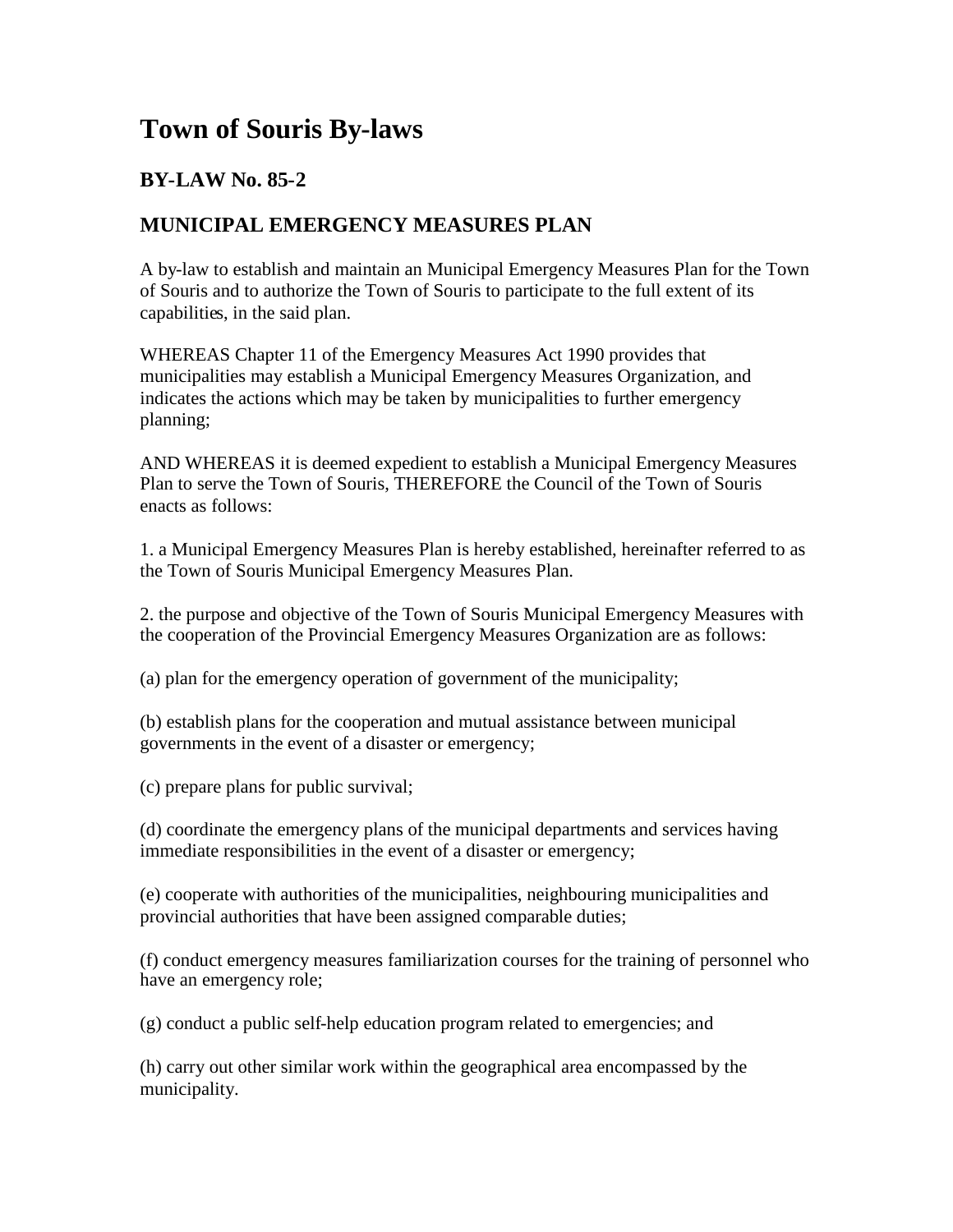3. The Town of Souris Municipal Emergency Measures shall consist of two branches to be known as:

(a) the Executive Committee; and (b) the Planning Committee.

4. The Executive Committee shall consist of the Mayor and at least one member of the Council, appointed by the Council by resolution at the regular meeting. The Council may fill any vacancies of the Executive Committee at its next meeting.

5. The Executive Committee shall have the following duties, powers and responsibilities:

(a) establish policy for the Town of Souris Municipal Emergency Measures;

(b) recommend to Council, from time to time, by resolution of the Committee, the appointment of a Municipal Emergency Measures Coordinator for the Town of Souris, Municipal Emergency Measures Organization members and such other employees as may be required to assist the Municipal Emergency Measures Coordinator from wherever possible, within the municipal administration; and

(c) Subject to the approval of the Council, name or assign such persons, as it may deem advisable, to perform duties related to continuity of Municipal government and public survival in the case of an emergency or disaster.

6. The Municipal Emergency Measures Coordinator shall be Chair of the Planning Committee and be responsible for:

(a) implementing of the policy as formulated by the Executive Committee;

(b) the fulfillment of the "Purposes and Objects", and

(c) the performance of other related duties as directed by the Executive Director.

7. The Planning Committee may:

(a) consist of the following officers of the Town of Souris:

- 1. Chief Administrative Officer
- 2. Fire Chief; and
- 3. others as the Mayor may deem necessary; and

(b) appoint one of its members or another employee to act as Secretary.

8. The Planning Committee shall:

(a) be responsible for coordinating or integrating plans for the continued functioning of municipal services which would be required in the event of an emergency; and